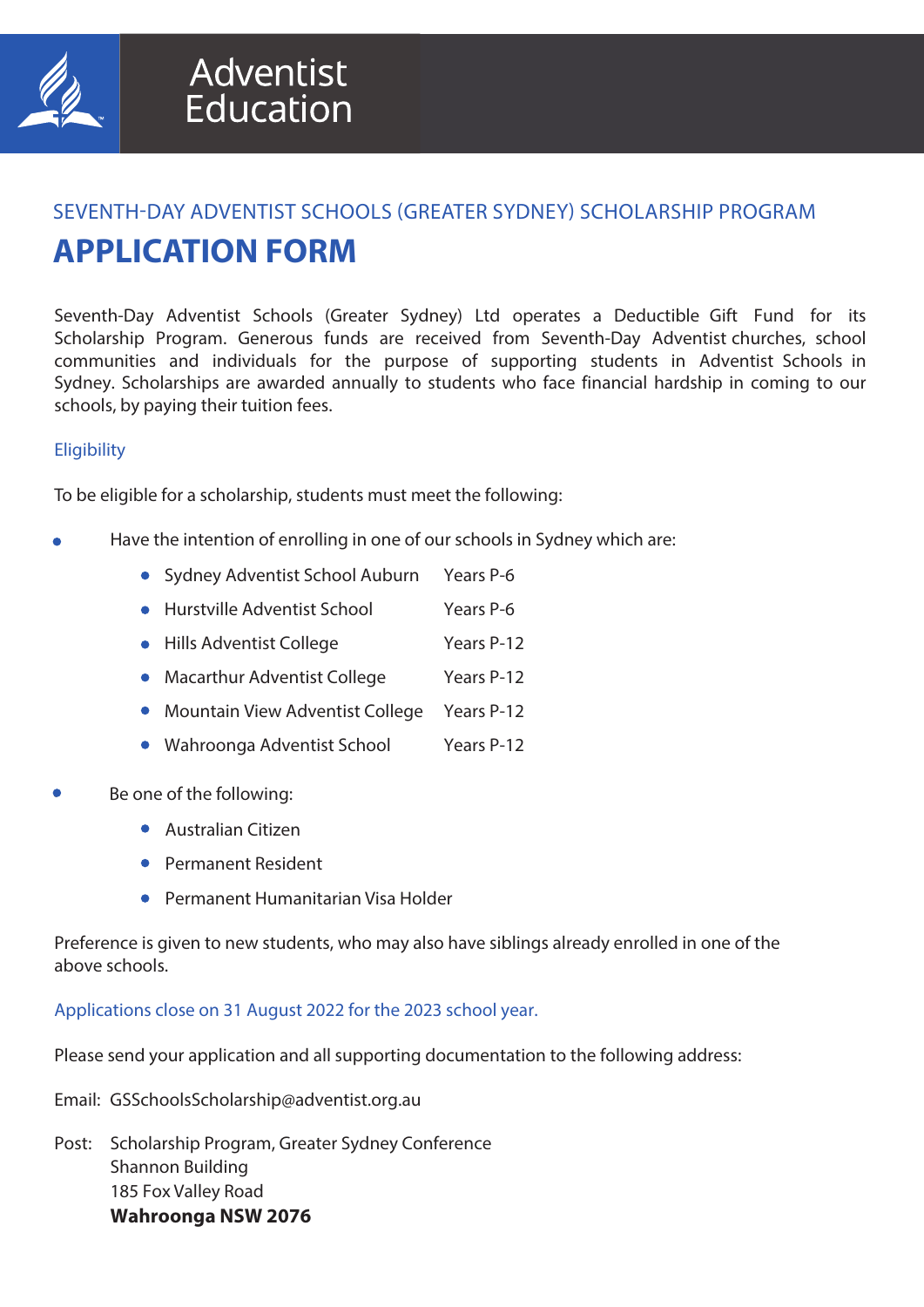## 1. Personal Details of student applicant

| First Name:                 |      |        | Surname:       |            |  |
|-----------------------------|------|--------|----------------|------------|--|
| <b>Preferred Name:</b>      |      |        | Date of Birth: | DD/MM/YYYY |  |
| Gender:                     | Male | Female |                |            |  |
| <b>Residential Address:</b> |      |        |                |            |  |
|                             |      |        |                | Postcode:  |  |
| <b>Mailing Address:</b>     |      |        |                |            |  |
| (if different from above)   |      |        |                | Postcode:  |  |
| Mobile Phone:               |      |        | Home Phone:    |            |  |
| Email                       |      |        |                |            |  |

## 2. Citizen Details

#### Country of birth:

Please indicate which of the following applies to the applicant:

| <b>Australian Citizen</b> |
|---------------------------|
| Non Australian Citizen    |

- Permanent resident  $\sim$
- $\Box$ Holds a permanent humanitarian visa

Please note: If you are successful in receiving a scholarship, you must provide documents confirming your residency/citizenship status.

#### 3. Enrolment details

Please indicate which school you are interested in attending:

| Sydney Adventist School Auburn     | https://auburn.adventist.edu.au/        |
|------------------------------------|-----------------------------------------|
| Hurstville Adventist School        | https://hurstville.adventist.edu.au/    |
| Hills Adventist College            | https://hills.adventist.edu.au/         |
| <b>Macarthur Adventist College</b> | https://macarthur.adventist.edu.au/     |
| Mountain View Adventist College    | https://mvac.adventist.edu.au/          |
| Wahroonga Adventist School         | https://www.wahroonga.adventist.edu.au/ |
|                                    |                                         |

#### Please indicate which year:

| Prep 1 2 3 4 5 6 7 8 9 10 11 12 |  |  |
|---------------------------------|--|--|
|---------------------------------|--|--|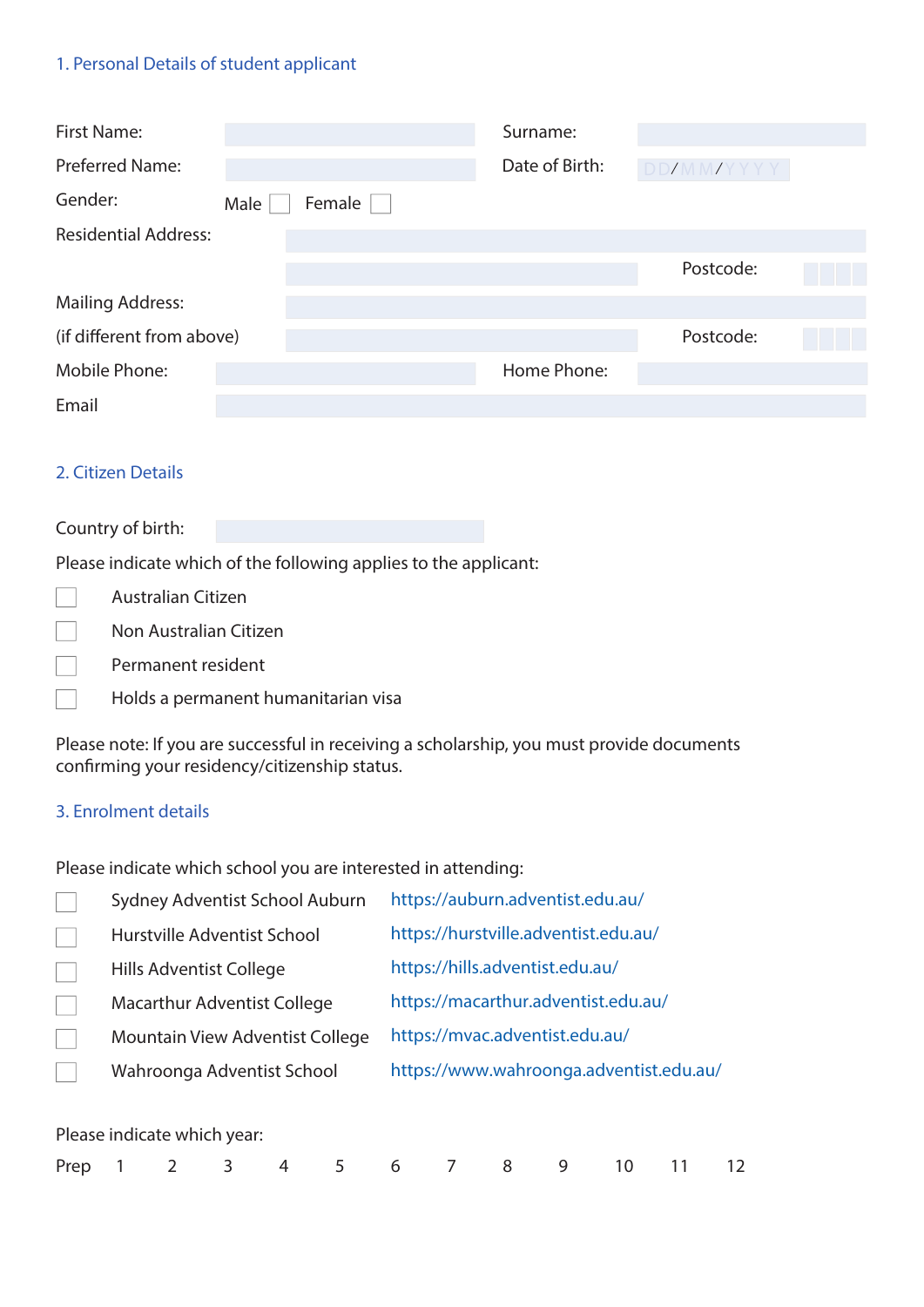## 4. Additional Information

Tell us a little about yourself, what you like studying, what your hobbies and interests are.

Tell us why you are interested in attending one of our schools.

Outline your family's financial situation, and any financial barriers that could prevent you from attending one of our schools. Please provide documentation that gives evidence to your financial situation.